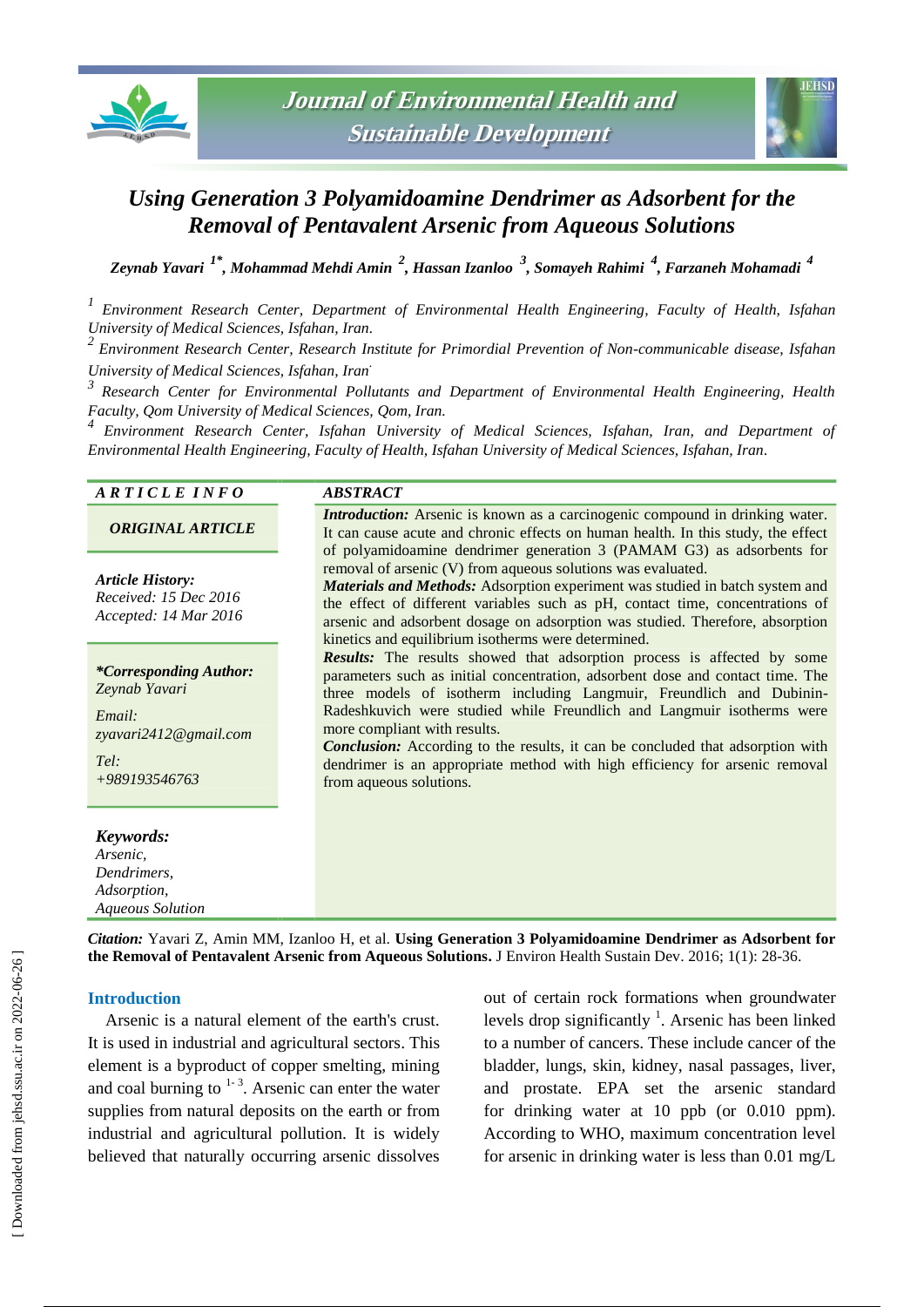<sup>2</sup>. This quantity protects consumers from the longterm effects and chronic exposure to arsenic. Encounter of high concentration of arsenic in drinking water may lead to skin lesions, nausea, diarrhea, anemia, arrhythmia, insentience and skin cancer <sup>1-4</sup>. The International Agency for Research on Cancer (IARC) has classified arsenic as a carcinogenic agent in humans  $1 - 2$ . Arsenic can be found in water resources in two forms of organic and inorganic  $4\frac{1}{2}$ . Biotransformation of different forms of arsenic takes place constantly in the environment and the human body.

From the perspective of toxicology, mineral compounds are usually more harmful and dangerous than the other organic ones <sup>4</sup>. Most common methods for arsenic removal from water resources include precipitation, membrane processes, ion exchange, and adsorption. Each method has some advantages and disadvantages such as complicated technology, sludge production and low removal capacity  $1 - 6$ . Nanotechnology provided an opportunity in environmental sciences especially for water and wastewater treatment. Absorbents are widely used in water treatment to remove organic and inorganic pollutants from contaminated water  $\frac{7}{1}$ . Currently, to develop high capacity adsorbent for metal ions and other compounds, many researches are done with nanoparticles <sup>8</sup>. Nanoparticles have unique properties such as high surface area and various chemical functional groups <sup>9</sup>. Ultrafiltration process by enhanced dendrimer polymers is developed for the recovery of metal ions from aqueous solution  $10$ . A dendrimer is typically symmetric around the core, and often adopts a spherical three-dimensional morphology  $11$ . The properties of dendrimers are dominated by the functional groups on the molecular surface  $12$ . These branches trap various molecules and protect them against external factors  $13-14$ . Diallo et al.

studied the feasibility of enhanced dendrimer polymers and polyamidoamine dendrimer polymers of ethylene diamine core for  $Cu^{2+}$ recovery from aqueous solutions  $10$ ,  $15$ . Lee et al. investigated the adsorption of  $Pb^{2+}$ ,  $Cu^{2+}$  and  $Cd^{2+}$ on multi-walled carbon nanotubes (MWCNTs). They reported that the maximum adsorption capacity of Pb<sup>2+</sup>,  $Cu^{2+}$  and  $Cd^{2+}$  at ambient temperature is  $97.08 \text{ mg/g}$ ,  $49.24 \text{ mg/g}$  and  $10.86$ mg/g, respectively  $16$ . Therefore, this research was done to investigate the effects of generation 3 poly amidoamine dendrimer (PAMAM G3) as adsorbent for the removal of pentavalent arsenic from aqueous solutions.

# **Materials and Methods**

In this laboratory-scale research, the effects of polyamidoamine dendrimer generation 3 (PAMAM G3) as adsorbent was studied for arsenic removal from aqueous solutions. PAMAM G3 was prepared by Color Research Institute of Tehran. The adsorbent chemical structure is shown in Figure 1. Table 1 illustrates the features of dendrimers 1 to 4 generation  $11 - 12$ . All the chemicals used in this study had a high purity laboratory and provided by Merck Company. Aqueous solution pH adjusted by NaOH or HCl (1M). Arsenic concentration was measured by ICP based on the test 3500 of standard method. The effects of initial concentration of arsenic were studied using dendrimers. 0.1, 0.2, and 0.3 mL of dendrimers were added to 250 mL beaker containing arsenic with concentrations of 500, 1000, and 2000 mg/L. Experiments were conducted at optimal pH of 7. All experiments and preparation of standard solutions were carried out based on the guidelines of standard methods for water and wastewater examination. To prepare the solutions, distilled water (deionized) was used.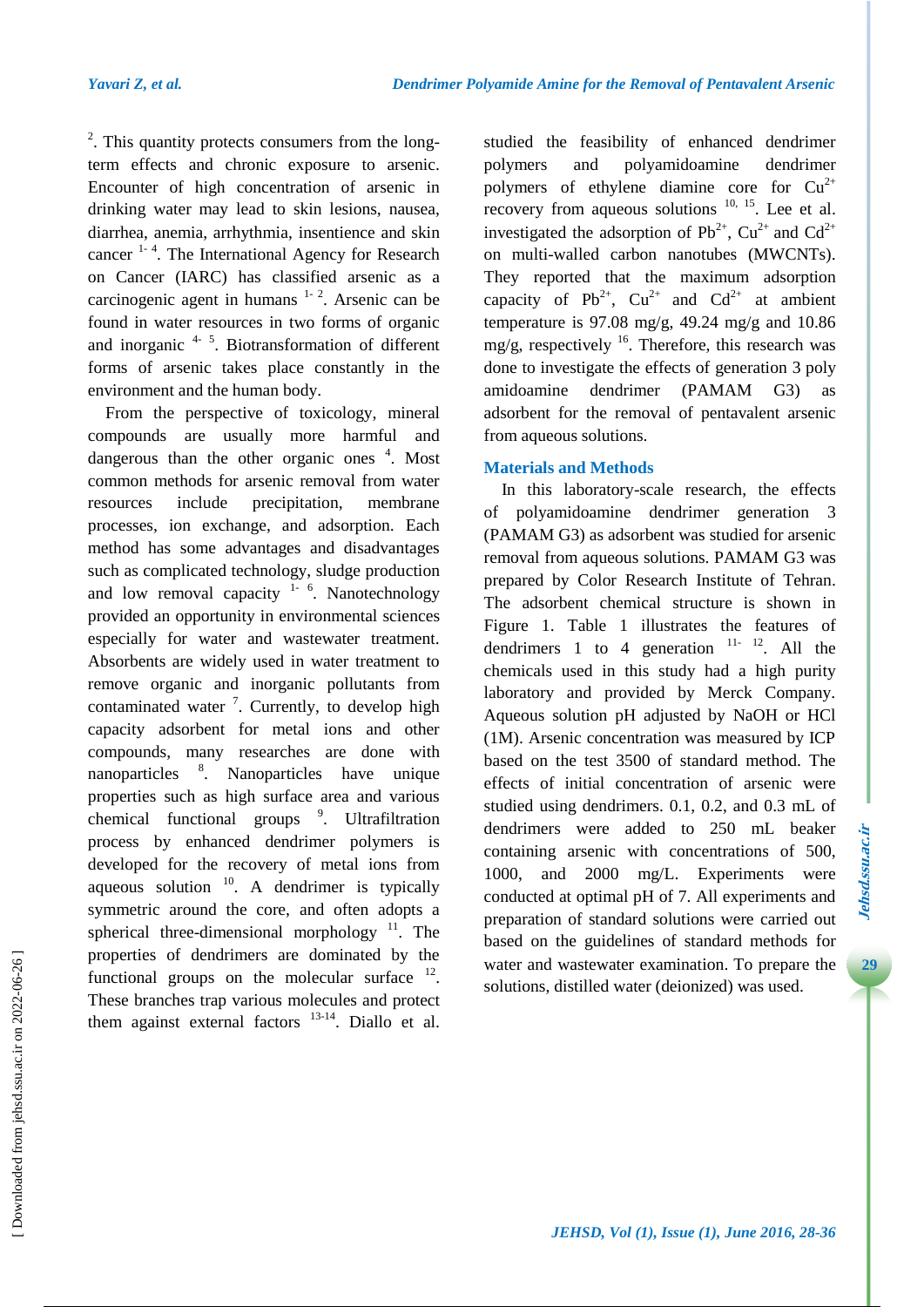

**Figure 1:** Poly amidoamines dendrimer generation 3 (PAMAM G3)

| <b>Generation</b> | Molecular weight | Measured diameter $(\AA)$ | <b>Surface groups</b> |
|-------------------|------------------|---------------------------|-----------------------|
|                   | 517              |                           |                       |
|                   | 1,43             | つつ                        |                       |
|                   | 3,26             | 29                        | Iб                    |
|                   | 6.91             | 36                        | 32                    |
|                   | 4.22             |                           |                       |

**Table 1:** Features of PAMAM dendrimers

Stock solution (1000 mg/L) was prepared using sodium arsenate salt  $(Na<sub>2</sub>HAsO<sub>4</sub>.7H<sub>2</sub>O)$ . Then, solutions with concentrations of 500 to 2000 mg/L were prepared from main stock solution. The effect of different variables such as adsorbent dosage, contact time, pH, and initial concentration was investigated for arsenic removal efficiency. Removal efficiency by PAMAM dendrimer was studied based on a variable parameter to obtain the optimum variables. In the first phase, experiments were performed by changing the factors of contact time, pH, and initial concentration. In this research, aqueous solutions containing different concentrations of arsenic were studied. Kinetic experiments were conducted by changing the contact time (15, 30, 60, 180 and 300 S), arsenic initial concentration (1000 mg/L), and the optimized dose of adsorbent  $(0.2 \text{ mL})$  at  $pH =$ 7. Data were analyzed using Langmuir, Freundlich and Dubinin-Radushkevich isotherm equations, along with pseudo first order and second order kinetic equations. The best kinetics and isotherms were determined by calculating the coefficient of determination. Reaction rate constants and above mentioned isotherms constants were calculated to interpret the processes of adsorption isotherms, adsorption capacity, and the type and energy of absorption. Arsenic removal efficiency was calculated using equation  $1<sup>5</sup>$ :

Equation 1: 
$$
E = \frac{(C_i - C_t)}{C_i}
$$

The maximum adsorption capacity  $(Q_t)$  per gram adsorbent as mg/g was calculated based on equation  $2^{13-17}$ :

Equation 2:

$$
Q_t = \frac{V(C_i - C_t)}{m}
$$

In these equations, *Ci* and *Ct* are the initial and final concentrations of arsenic (mg/L), respectively, *V* is the volume of solution (L), and *m* is the adsorbent dose (g).

#### **Results**

#### *Effect of dendrimer concentration*

The effect of dendrimer concentration on arsenic removal showed that by increasing the concentration of dendrimers to a certain level, the

**Jehsd.ssu.ac.ir**

**Jehsd.Su.ac.n**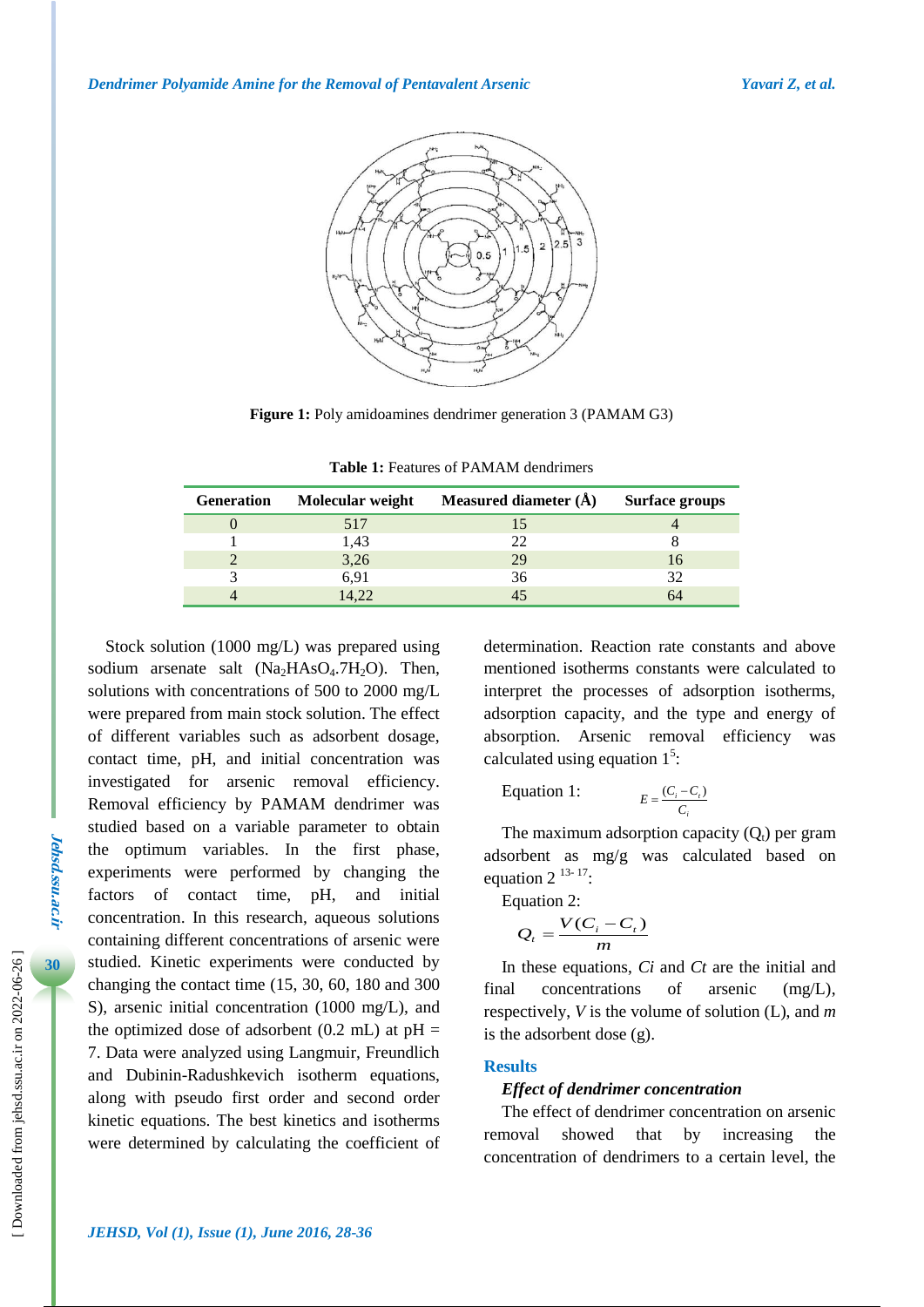removal efficiency increased and then decreased. Optimum concentration of dendrimer for arsenic removal was 0.2 mL. In high concentration of dendrimer, due to the availability of more active surface sites for adsorption arsenic, the removal efficiency also increased  $18-19$ .

#### *The effect of arsenic initial concentration*

The results showed that the equilibrium capacity decreased by an increase in the initial concentration of arsenic. It can be concluded that the active sites on adsorbent are reduced by increasing the concentration of arsenic  $20$ .

## *The effect of pH on the adsorption of arsenic*

The experiments were conducted in a wide range of pH 2-10. The effect of pH on the adsorption of arsenic by dendrimer is shown in Figure 2. The maximum adsorption of arsenic occurs at  $pH = 7$ .



**Figure 2:** The effect of pH on the adsorption of arsenic (time  $= 60$  S, Arsenic concentration  $= 1000$  mg/L)

#### *Adsorption isotherms*

The adsorption isotherm indicates the adsorption capacity  $(q_e)$  and equilibrium concentration  $(C_e)$ . Equilibrium adsorption isotherms, including Langmuir, Freundlich, and Dubinin-Radushkevich were applied (Figures 3a-3b-3c). According to the results (Table 2), Langmuir and Freundlich isotherm models describe the process of absorption more accurately.





**Figure 3a:** Arsenic adsorption isotherm by dendrimer PAMAM based on Langmuir model (pH = 7)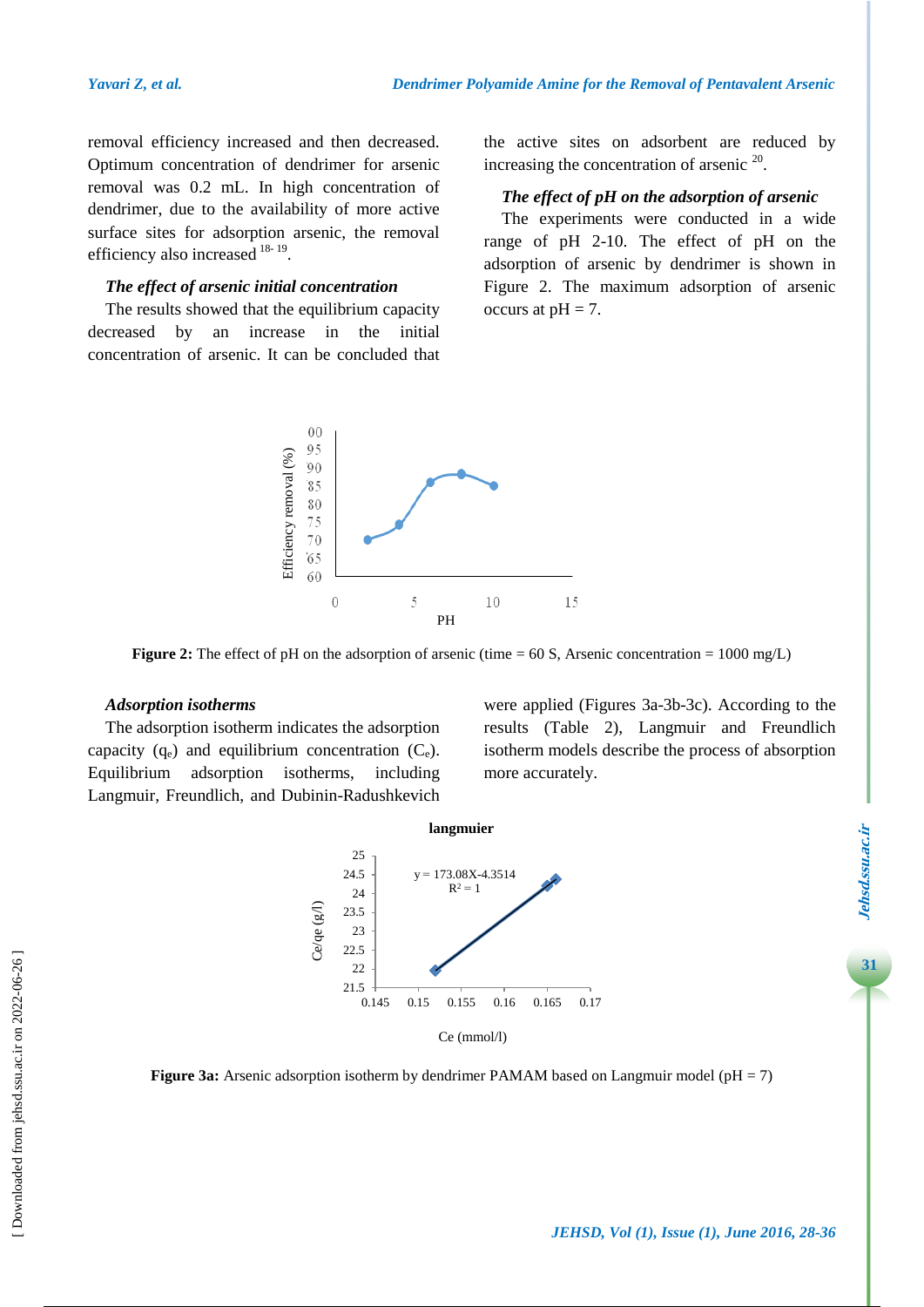





**Figure 3c:** Arsenic adsorption isotherm by dendrimer PAMAM based on Dubinin-Radushkevich (pH = 7)

#### *Kinetics Adsorption Studies:*

Adsorption Kinetics are used to control the absorption system such as mass transfer and chemical reactions progress. These models consist of the first and second pseudo order equations 5, 21-  $22$ . The results of these models are presented in table 3. The results suggested that the model of Hoo et al. (pseudo second-order equation) with correlation coefficient of  $R^2 = 0.99$  is more fitted than Lagergren et al. (pseudo first-order equation) with correlation coefficient of  $R^2 = 0.95$ .

| Table 2: Langmuir and Freundlich isotherm parameters in Arsenic adsorption |  |  |  |
|----------------------------------------------------------------------------|--|--|--|
|----------------------------------------------------------------------------|--|--|--|

| <b>Freundlich model</b>         |                 |                         |                      | <b>Langmuir model</b>                     |            |  |
|---------------------------------|-----------------|-------------------------|----------------------|-------------------------------------------|------------|--|
| $\mathbf{D}^{\mathcal{L}}$<br>n | $\pmod{g^{-1}}$ | $v_{\rm F}$<br>$\sigma$ | $\mathbf{D}^{\perp}$ | $\sim$ mmol <sup>-<math>\sim</math></sup> | $\pmod{g}$ |  |
| -QQ                             | $^{(14)}$       |                         |                      |                                           |            |  |

**Table 3:** Pseudo first and second -order Kinetics parameters in Arsenic adsorption

| <b>Pseudo second-order equation</b> |                                       |                            | <b>Pseudo first-order equation</b> |                           |                                  | Initial                                |
|-------------------------------------|---------------------------------------|----------------------------|------------------------------------|---------------------------|----------------------------------|----------------------------------------|
| $R^2$                               | $min^{-1}$ )<br>$(g \text{ mg}^{-1})$ | <b>Oe</b><br>$(mg g^{-1})$ | $R^2$                              | 17 l<br>$\text{min}^{-1}$ | <b>O</b> e<br>$\text{mg g}^{-1}$ | <b>Concentration</b><br>$(\mu g\ L^1)$ |
| 0.99                                | 0.05                                  | 233.17                     | 0.95                               | 0.02                      | 0.03                             | 500                                    |
|                                     | 0.07                                  | 198.07                     | 0.90                               | 0.01                      | 0.03                             | 1000                                   |
|                                     |                                       | 137.25                     | 0.96                               | 0.01                      | 0.07                             | 2000                                   |

**Jehsd.ssu.ac.ir**

**Jehsd.ssu.ac.ir**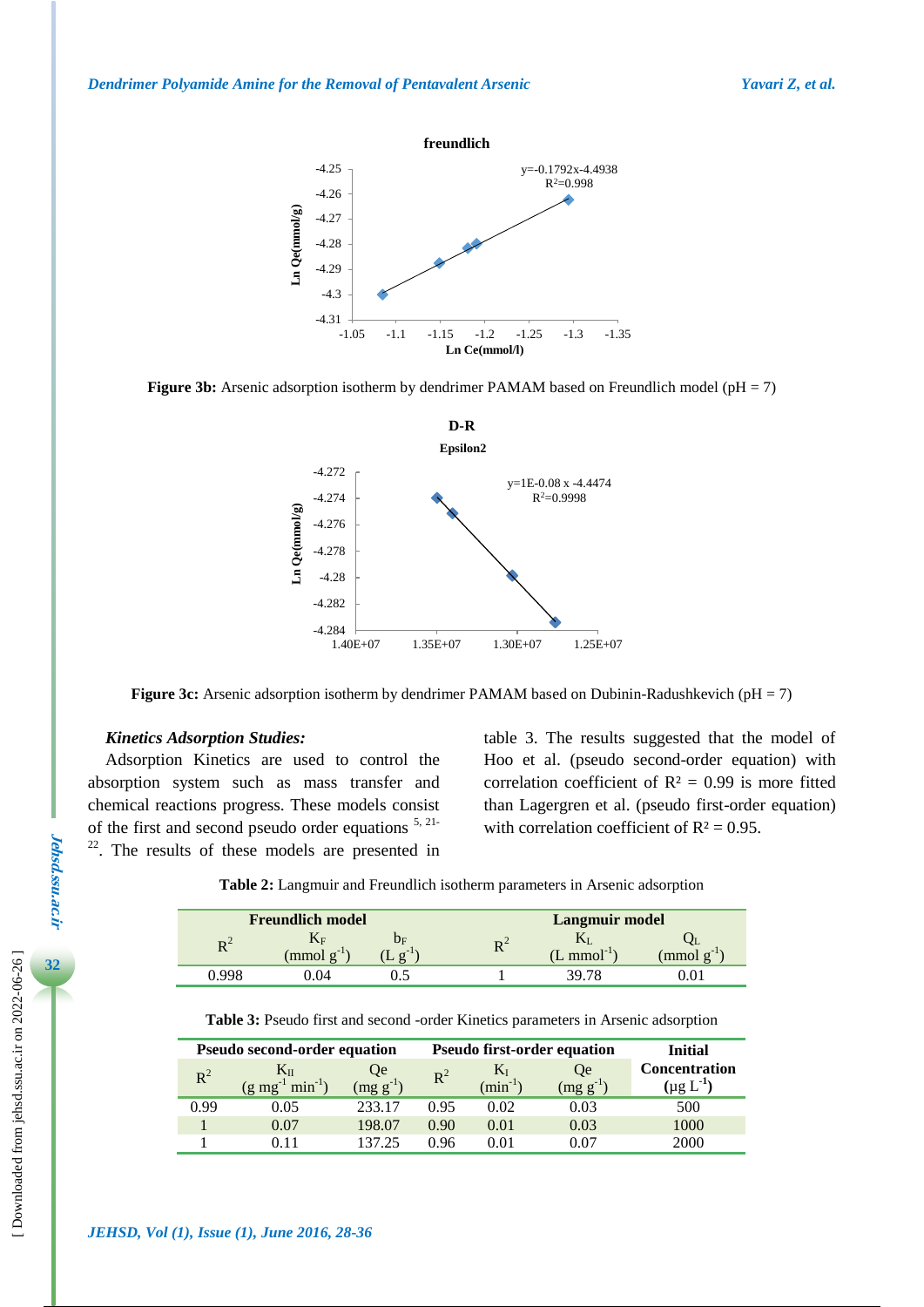#### **Discussion**

pH is one of the parameters that effect arsenic water and have primary amine groups at the end of each branch which can affect the pH of solution. These functional groups can be modified and linked with different target molecules  $^{23}$ . The pH of the solution affects the surface charges and ionic arsenic compounds. These conditions control the arsenic adsorption. At acidic condition ( $pH < 2$ ), the prevailing form of arsenic is  $H_3AsO_4$ , a nonionic compound without electrostatic adsorption. In pH between 3 to 4 there is  $H_2AsO<sub>4</sub>$  and at pH from 4 to 9,  $H_2AsO<sub>4</sub><sup>-2</sup>$  is observed <sup>5-6</sup>. PAMAM dendrimer have a unique structure which can accept host metal molecules <sup>8</sup>. Therefore, electrostatic adsorption and also organic features and molecular structure of dendrimer have an important role in arsenic adsorption. At  $pH = 7$ , there is an electrostatic attraction between the positively charged dendrimers and negatively charged arsenic.

By increasing the solution pH, due to the competition between OH ions and arsenic ions for adsorption, the number of positively charged sites on the surface of dendrimer is reduced. These conditions are not desirable for arsenic adsorption and decline the absorbent capacity for arsenic <sup>9</sup>. On the other hand, in high pH, surface charges of dendrimer become negative, which decrease the tendency to absorb arsenic through electrostatic process  $\delta$ . In this study, the optimal pH (pH = 7) was in the same as other studies. Based on the findings of other researches, at pH from 4 to 9, pentavalent form of arsenic was very active and complex with adsorbents  $5-6$ . In addition, it has been shown that the optimum pH for adsorption of pentavalent arsenic is between 6 to 8  $^{24-25}$ .

# *Effect of dendrimer concentration on arsenic adsorption*

Dendrimers have certain capacity for adsorption  $26-27$ . Thus initial concentration of adsorbate is important <sup>19</sup>. Because in high concentration of dendrimers, the more active surface sites are available for adsorption; by increasing the concentrations of dendrimers, the removal

efficiency increased and then declined. Dendrimers are known as ligands soluble in water, which remove toxic metal ions from water. Tertiary amine functional groups in polyamidoamines dendrimers create acid-base and hydrogen bonding 9 . Since anions have full orbitals, they cannot be covalently bound to ligand and are removed from water. The polyamidoamine is a powerful chelating agent, so that it can chelate with cations such as transition metals, lanthanides, and actinides. These ligands are recyclable and selectable by changing  $pH$ <sup>7-9</sup>. Azhdarpour indicated in his study that adsorbent dosage is an important and effective parameter for arsenic removal. According to the results, much absorbent had no effect on arsenic removal efficiency  $28$ .

# *Adsorption isotherm*

Adsorption is a mass transfer process and isotherms are used for determination of adsorbent performance. Isotherm data are adjusted in different models to obtain an appropriate model for process. Langmuir, Freundlich, and Dubinin-Radushkevich isotherm models were used to interpret laboratory data. Equations of these isotherms:

Langmuir isotherm, Equation 3:

$$
\frac{C_e}{Q_e} = \frac{C_e}{Q_L} + \frac{1}{Q_L K_L}
$$

Freundlich isotherm, Equation 4:

$$
\ln Q_e = b_F \ln C_e + \ln K_F
$$

Where, C<sub>e</sub> is equilibrium concentration adsorbent  $(mg/L)$ ,  $Q_e$  is the ratio mass of adsorbate to mass of adsorbant (g/mg) at equilibrium,  $K_f$  and n are Freundlich adsorption constants  $22$ . The Langmuir isotherm can be interpreted by a no dimension constant called separation factor<sup>5</sup>. If the value of separation factor (equation 5) is between 0 and 1, absorption process is considered desirable while if it is  $> 1$ , the process is considered undesirable <sup>6</sup>. Equation 5:

$$
R_L = \frac{1}{1 + K_L C_{\text{max}}}
$$

Where  $C_{\text{max}}$  is the maximum concentration of metal ion as mg/L.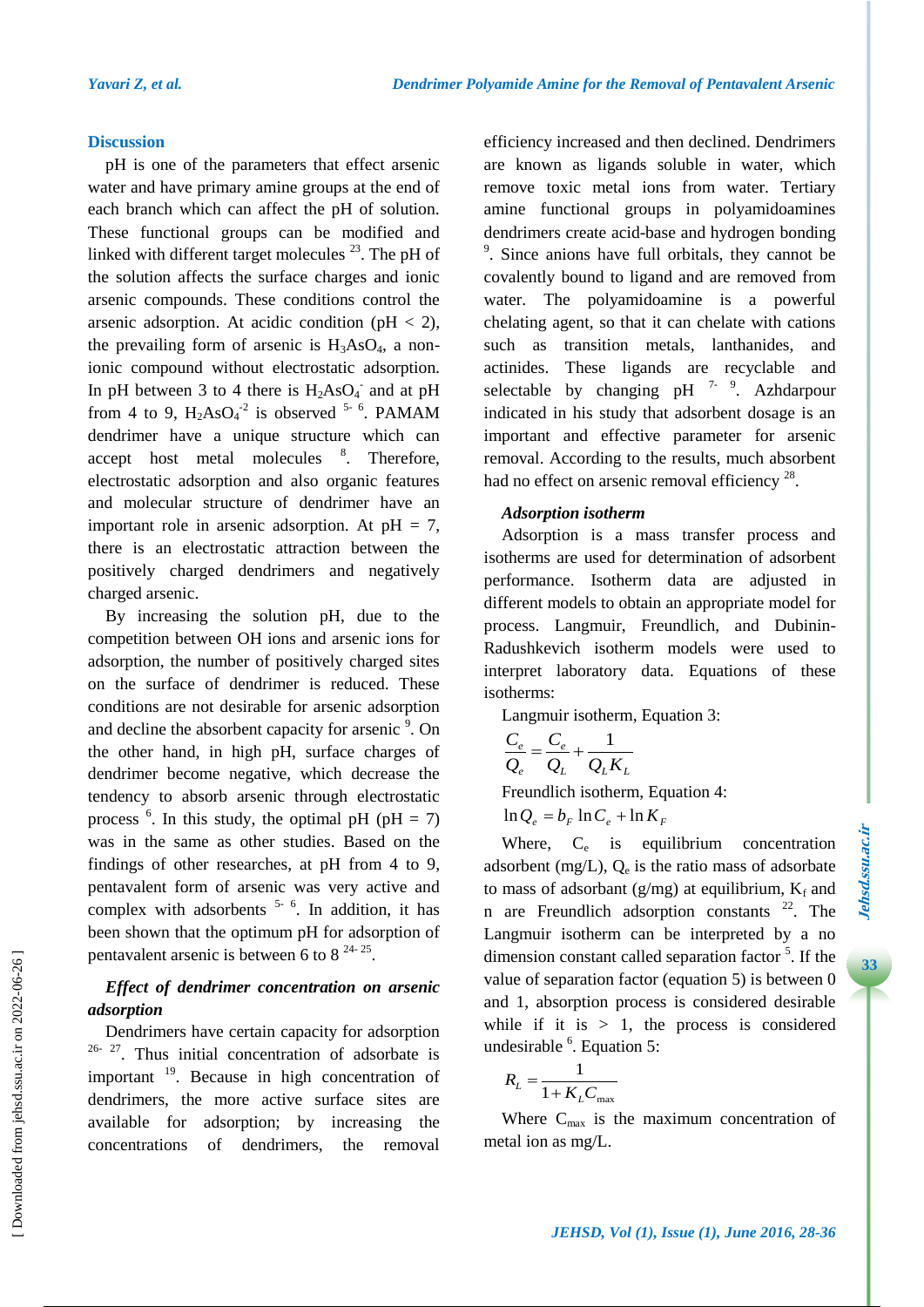In this study, the concentration of arsenic was from 500 to 2000 µg/L, thus separation factor was between 0.04 and 0.06. This value indicates that the adsorption of arsenic by dendrimer is desirable. In other words, dendrimer material is an appropriate absorbent for arsenic removal.

#### *Dubinin-Radushkevich*

Thermodynamic parameters of adsorption are determined by Dubinin-Radushkevich with Equation 6:

 $Q_e = Q_m e^{-\beta \varepsilon^2}$ 

Where  $\beta$  is the coefficient of average free energy of adsorption (mol/J)  $2$ ,  $Q_m$  maximum absorption capacity, and  $\varepsilon$  is the polany potential as  $j/mol$ . figure 3c shows the values of Ln  $Q_e$  versus  $\varepsilon^2$ . The constant coefficients of Freundlich isotherm are calculated by linear regression (Table 2).

According to the results, Correlation coefficients of Dubinin- Radushkevich and Freundlich isotherms are 0.998 and 0.997, respectively, which indicated these isotherms describe arsenic adsorption as well as Langmuir model.

#### *Kinetic Adsorption Studies*

The most popular kinetic models are the Lagergren pseudo-first order and pseudo-second order kinetics  $^{22}$ . For many adsorption processes, the pseudo-first order kinetic was found to be suitable for only the initial 20 to 30 minutes of interaction time but not for the whole range of contact times. Equation 8:

 $\ln(Q_e - Q_t) = -K_1 t + \ln Q_e$ 

Where,  $k_1$  is the adsorption rate constant as  $1/\text{min}$ ,  $Q_e$  and  $Q_t$  are arsenic adsorption at equilibrium and t (time) as  $(g/mg)$ , respectively.  $K_1$ and Q<sup>e</sup> can be evaluated from the graph of ln  $(Q_e-Q_t)$  versus t, if a straight line, and hence the adsorption follows a pseudo first order kinetics model.

If the adsorption system follows a pseudosecond order kinetic, the rate limiting step may be chemical adsorption involving valence forces through sharing or exchange of electrons between the adsorbent and adsorbate.

The equation below describes the pseudo second order kinetic: Equation 9:

$$
\frac{t}{Q_t} = \frac{t}{Q_e} + \frac{1}{K_2 Q_e^2}
$$

Where  $K_2$  is the constant rate of second rate reaction as min.mg/g. then a plot of  $t/Qt$  versus t would be linear and  $K_2$  and  $Q_e$  can be determined from the intercept and gradient of the graph. The values of constants of equations are presented in table 2. As shown in the table, correlation coefficient is from 0.96 for pseudo-first order to 1 for pseudo-first order. Thus it is concluded that the pseudo-second order kinetic is more acceptable for this process. One of the advantages of the pseudosecond order equation for estimating  $q_e$  values, is its small sensitivity to the influence of random experimental errors. The calculated of  $Q_e$  is close to practical of  $Q_e$  (resulted from experiments). Therefore, the kinetics of pseudo second order can explain arsenic adsorption better than pseudo first order kinetics. These findings agree with Khazaie and Azhdarpour<sup>22, 28</sup>.

#### **Conclusion**

Nowadays, removal of heavy metals from wastewater and water resources is one of the most important issues in environment sciences. The nanotechnology has some advantages such as cost benefit, producing large amounts of absorbent, high efficiency, lack of sludge production, and the possibility of recycling metals. This study points out that dendrimers (PAMAM G3) have a high adsorption capacity for arsenic removal from aqueous solutions. Adsorption kinetics was studied using pseudo first and pseudo second order equations. The effects of variables such as concentration of arsenic, concentration of dendrimers and pH were investigated. Data have a suitable correlation with Langmuir isotherm. Although dendrimers have benefits in water and wastewater treatment, preparation of these materials is a challenge, because production of each generation, with variable removal efficiency, is time consuming. Each successive generation results in a dendrimer roughly twice the molecular weight of the previous generation. Furthermore,

**Jehsd.ssu.ac.ir**

*Jehsd.Ssu.ac.n*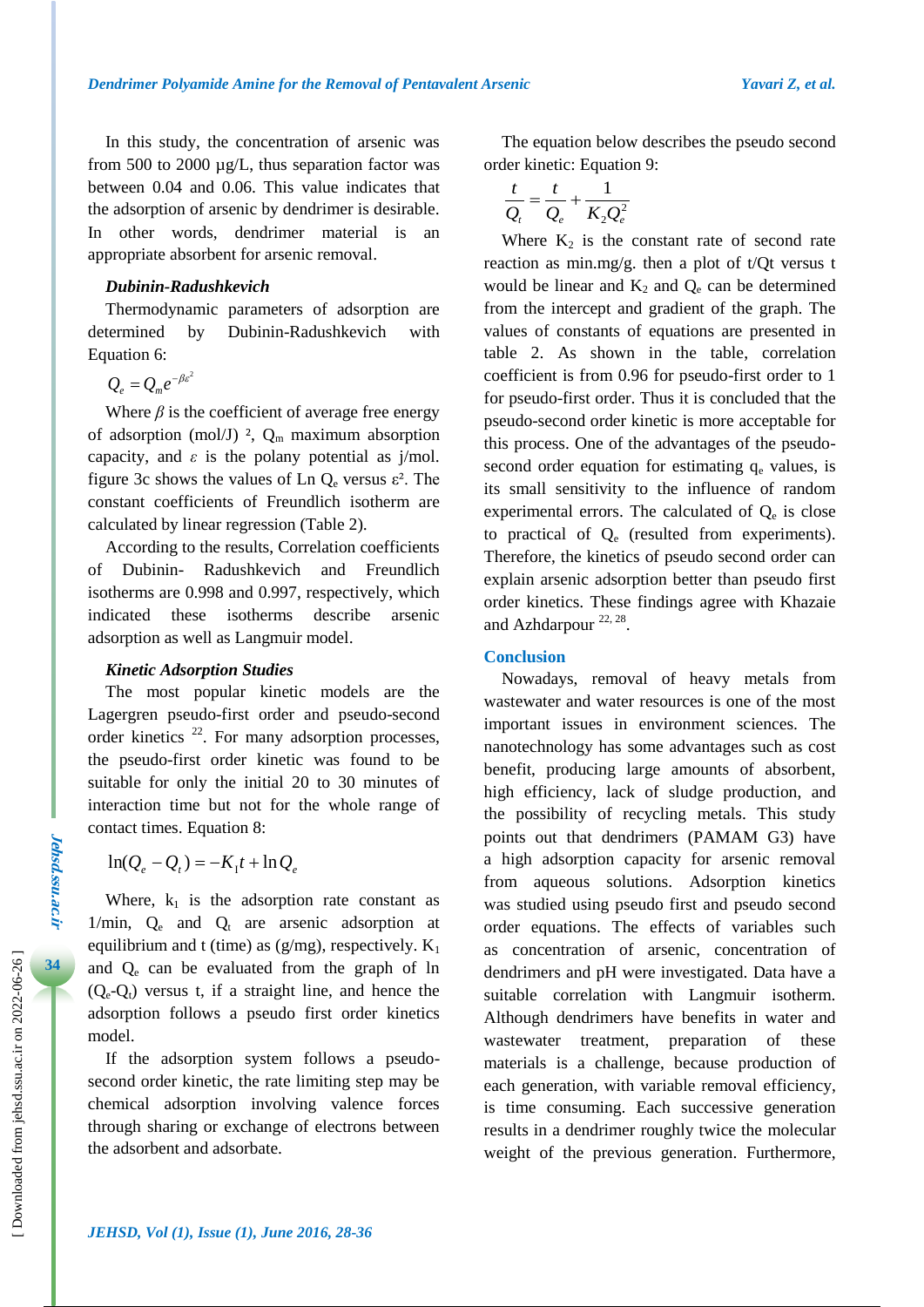higher generation dendrimers have more exposed functional groups on the surface, which can be later used for customizing the dendrimer in a given application.

# **Acknowledgments**

The authors aim to acknowledge the Department of Environmental Health Engineering and the Student Research Centre, School of Health in Isfahan University of Medical Sciences, for supporting and the laboratory staff of the department for their technical support in this research.

# **Funding**

The work was unfunded.

# **Conflict of interest**

We have no competing interests.

This is an Open Access article distributed in accordance with the terms of the Creative Commons Attribution (CC BY 4.0) license, which permits others to distribute, remix, adapt and build upon this work, for commercial use.

# **References**

- 1. Mosaferi M, Yunesian M, Dastgiri S,et al. Prevalence of skin lesions and exposure to arsenic in drinking water in Iran. Sci Total Environ. 2008; 390 (1): 69-76.
- 2. Thomas Choong SY, Chuah TG, Robiah Y, et al. Arsenic toxicity, health hazards and removal techniques from water: An overview. Desalination. 2007; 217(1):139-66.
- 3. Smedley PL, Kininburg DG. A review of the source, behaviour and distribution of arsenic in natural waters. Appl Geochem. 2002; 17(5): 517-68.
- 4. Flora SJS, Smrati B,Kannan GM. Arsenic induced oxidative stress and the role of antioxidant supplementation during chelation: A review. J Environ Biol. 2007; 28(2): 333-47.
- 5. Maleki A, Eslami A. Isotherm and kinetics of arsenic (v) adsorption from aqueous solution using modified wheat straw. Iranian Journal of Health and Environment. 2011; 3(4): 439-50.
- 6. Boddu VM, Abburi K, Talbott JL. Removal of arsenic (III) and arsenic (V) from aqueous medium using chitosan-coated biosorbent. Water Res. 2008; 42(3): 633-42.
- 7. Ellen MT, Glen B, DionysiosD. Challenges and opportunities of nanomaterials in drinking water water research foundation. 2011. Available from: [http://www.waterrf.org](http://www.waterrf.org/) / ExecutiveSummaryLibrary/4311\_ProjectSumma ry.pdf. [Cited Oct 21, 2015].
- 8. Paul H, Cristian R vas, Tim H. Dendrimer, technology. white paper No.6, 2003.
- 9. Diallo M. Dendritic nanomaterials for environmental remediation. 2005. Available from:https://archive.epa.gov/ncer/publications/w eb/pdf/10\_20\_05\_diallo\_mamadou. pdf. [Cited Oct 21, 2015].
- 10. Diallo MS, Christie S, Swaminathan P. Dendrimer enhanced ultrafiltration recovery of Cu (II) from aqueous solutions using Gx-NH2 PAMAM dendrimers with ethylene diamine core. Environ Sci Technol. 2005; 39(5): 1366–77.
- 11. Peng X. C, Liu S M, Zhao JQ. Synthesis and properties of new amphoteric polyamidoamine dendrimers. Express polymler. 2009; 3(8): 510–17.
- 12. Dendrimer: An Overview. 2009. Available from: http://Pharmainfo.net . [Accessed Oct 21, 2015].
- 13. Fréchet JMA, Tomalia DA. Dendrimers and other dendritic polymers. Chichester: Wiley; 2001.
- 14. Kofoed J. Reymond J. Dendrimers as artificial enzymes. Curr Opin Chem Biol. 2005; 9(6): 656-64.
- 15. Diallo MS, Christie S, Swaminathan P,et al. Dendritic chelating agents. Cu (II) binding to ethylene diamine core poly (amidoamine) dendrimers in aqueous solutions. Langmuir. 2004; 20: 2640–51.
- 16. Li YH, Ding J, Luan ZK,et al. Competitive adsorption of Pb<sup>2+</sup>,  $Cu^{2+}$  and  $Cd^{2+}$  ions from aqueous solutions by multiwalled carbon nanotubes. Carbon. 2003; 41: 2787-92.